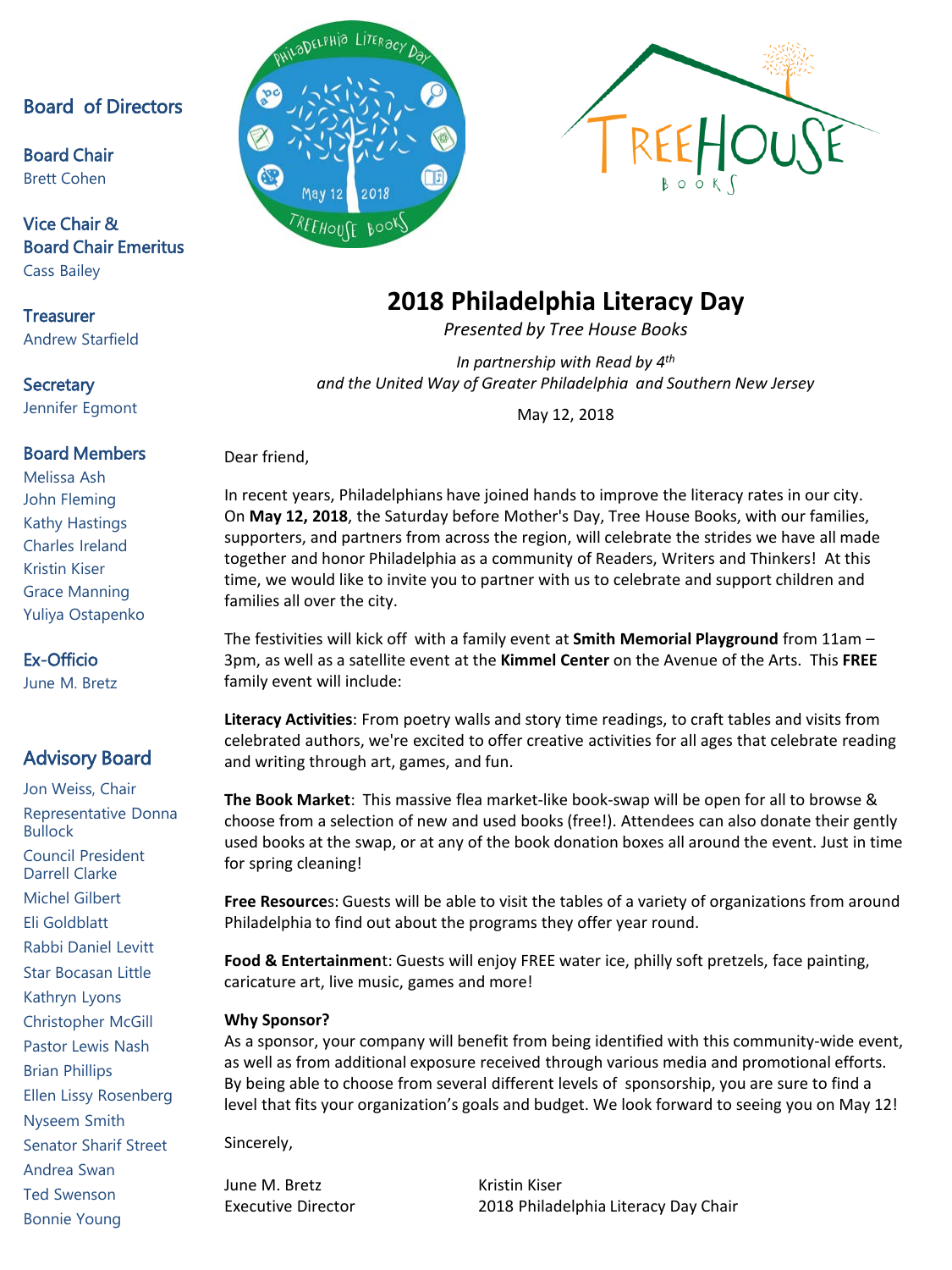**Tree House Books** is a non-profit Giving Library and Literacy Center on a mission to grow and sustain a community of readers, writers, and thinkers in Philadelphia. Founded in 2005, our vision is that every child has books to read and every opportunity to pursue their dreams.

#### **OUR PROGRAMS:**

**I. Access to Books**: Before a child can fall in love with reading and writing, he must first have books to read. We provide books to children and families all over Philadelphia through our...

*Giving Library* - open six days a week, with free books to the



community and drop-in tutoring for children of all ages weekday afternoons.

*Books in Every Home* campaign: in 2017, we collected and distributed 67,665 books to 18,022 kids! *Words-on-Wheels*- for families who are unable to make it in to Tree House Books, volunteers on bikes deliver directly to neighborhood homes throughout the year.

*Tree House Visits* - hosting classes from schools all over the city, kids come for a taste of Tree House magic and Take Home Libraries.

**II. Literacy Programs:** Providing crucial literacy support for children from their earliest moments, through high school, and beyond. With a 2:1 ratio of children to volunteers, every program participant benefits from close attention and tailored instruction that leads to proven results. Our kids love to read and write, and they see real success when they actively participate in...



*Early Literacy Programs* - for ages 0-6, ensuring that new babies have the books they need to start along the path of lifelong learning, preschoolers are kindergarten-ready, and every child is reading on grade level.

*Literacy Studio* - for ages 7-12, where kids come and "choose their own adventure". This "montessori-like" model allows participants to develop crucial literacy skills through exploring their own interests and setting meaningful personal goals. *Junior Librarians* - for ages 13-18, this customized mentoring volunteer program reinforces the value of community service, and prepares them for their future careers, while allowing them the chance to participate in the reading and writing journey of our younger students.

*Family Engagement* - through monthly events and ongoing parent support services, families are included in every aspect of our programs.

#### **OUR IMPACT**

In 2017, Tree House Books distributed 67,665 books to our local children and families. 310 children attended our on-site literacy programs, and 113 families participated in our year-round family engagement programs. Through our *Words-on-Wheels* program, we were able to deliver books to homes to families who were not able to visit Tree House. We welcomed thousands of children and families into our Giving Library -- now open 6 days a week!

How is this all possible? We are 90% volunteer-run. Our volunteers are specially trained to support our families, and to create a safe haven where our kids can learn and grow together. To find out more about our impact, visit our website at: www.treehousebooks.org.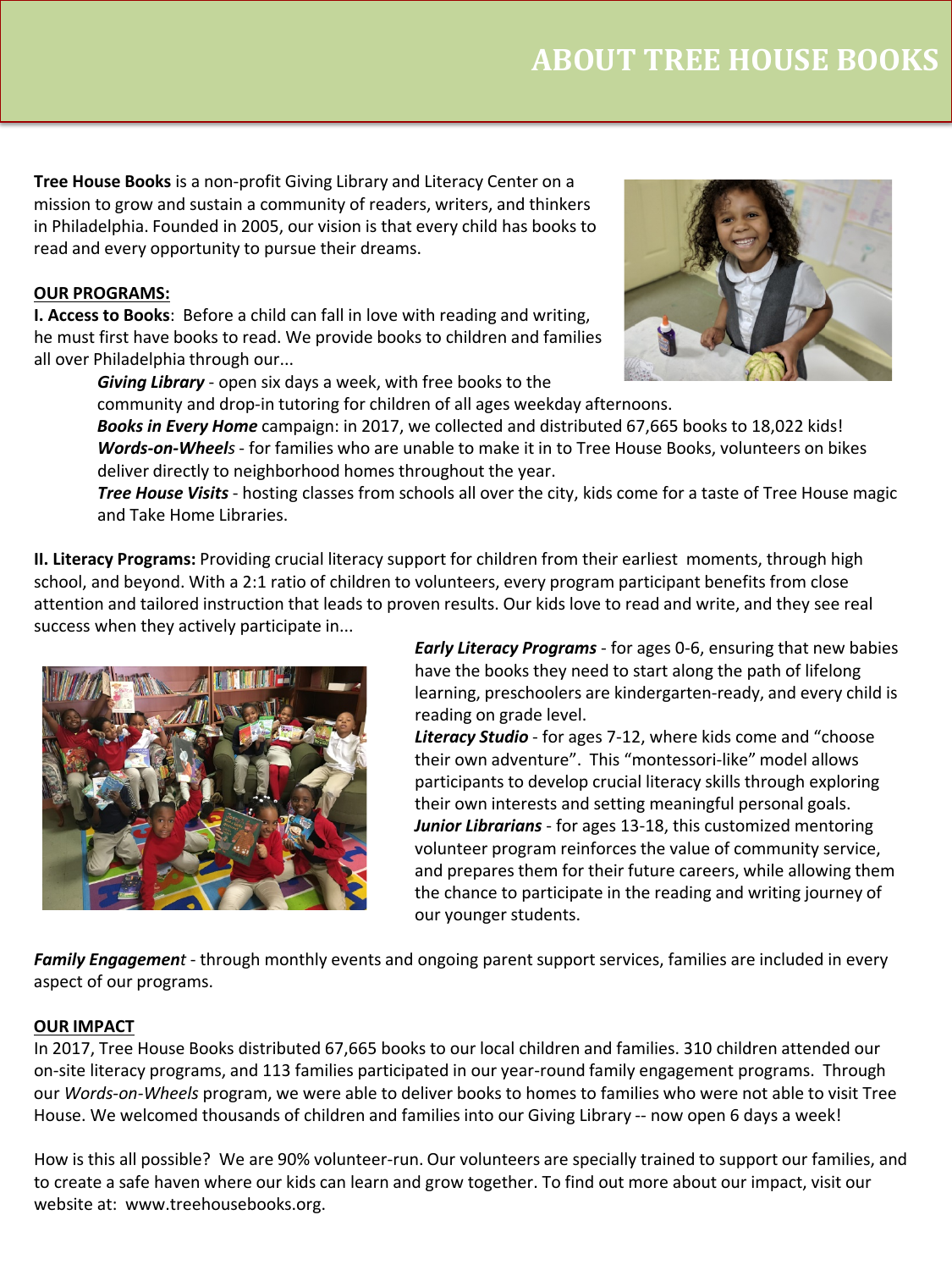#### **PRESENTING SPONSOR: \$10,000**

- **Guaranteed category exclusivity and naming rights** ("2018 Philadelphia Literacy Day, presented by Tree House Books with YOUR NAME"), guaranteed on all marketing and publicity with press, including event social media and event email invites and newsletter articles (over 7,000 subscribers)
- Opportunity to **speak at the podium** of PLD's signature event, delivering your company's personalized philanthropic message
- **Prominent recognition** in all pre/post event advertising, marketing and publicity with local & national press
- Opportunity to be a **featured message** in our upcoming "Philadelphia Literacy Day video" to be sent to hundreds of local businesses in targeted marketing campaign
- Opportunity to market to audience at a **company table**, to display company banner/literature at event
- Twenty (20) **complimentary tickets** to our signature event in the Fall, *Champions of Literacy (\$1,200.00 value)*
- **Large company logo** on Philadelphia Literacy Day t-shirts and on on-site event signage
- Name/logo displayed as a supporter of THB on our **website** for one year (with link)
- **Recognition as a supporter** in Tree House Books' annual report.

#### **DIAMOND SPONSOR: \$5,000**

- **Prominent recognition** in all pre/post event advertising, marketing and publicity with local & national press, including event social media and in event email invites and newsletter articles (over 7,000 subscribers)
- Opportunity to be a **featured message** in our upcoming "Philadelphia Literacy Day video" to be sent to hundreds of local businesses in targeted marketing campaign
- Opportunity to market to audience at a **company table**, to display company banner/literature at event
- Twelve (12) **complimentary tickets** to our signature event in the Fall, *Champions of Literacy* (\$720 value)
- **Large company logo** on Philadelphia Literacy Day t-shirts and on-site event signage
- Name/logo displayed as a supporter of THB on our **website** for one year (with link)
- **Recognition as a supporter** on Tree House Books' donor list and in annual report.

#### **PLATINUM SPONSOR: \$2,500**

- Opportunity to market to audience at a **company table,** to display company banner/literature at event
- Eight (8) **complimentary tickets** to our signature event in the Fall, *Champions of Literacy (\$480 value)*
- **Promotion** on event email invites and newsletter articles (over 7,000 subscribers)
- Medium **company logo** on Philadelphia Literacy Day t-shirts and on on-site event signage
- **Recognition as a supporter** on Tree House Books' website, donor list, and annual report.

#### **GOLD SPONSOR: \$1,000**

- Four (4) **complimentary tickets** to our signature event in the Fall, *Champions of Literacy* (\$240 value)
- **Promotion** of support on key event email invites and newsletter articles (over 7,000 subscribers)
- Medium **company logo** on Philadelphia Literacy Day t-shirts and on-site event signage
- **Recognition** as a supporter on Tree House Books' website, donor list, and annual report.

#### **SILVER SPONSOR: \$500**

- Two (2) **complimentary tickets** to our signature event in the Fall, *Champions of Literacy* (\$120 value)
- **Promotion** of support on key event email invites and newsletter articles (over 7,000 subscribers)
- **Company listing** on Philadelphia Literacy Day t-shirts and on-site event signage
- **Recognition** as a supporter on Tree House Books' website, donor list and annual report.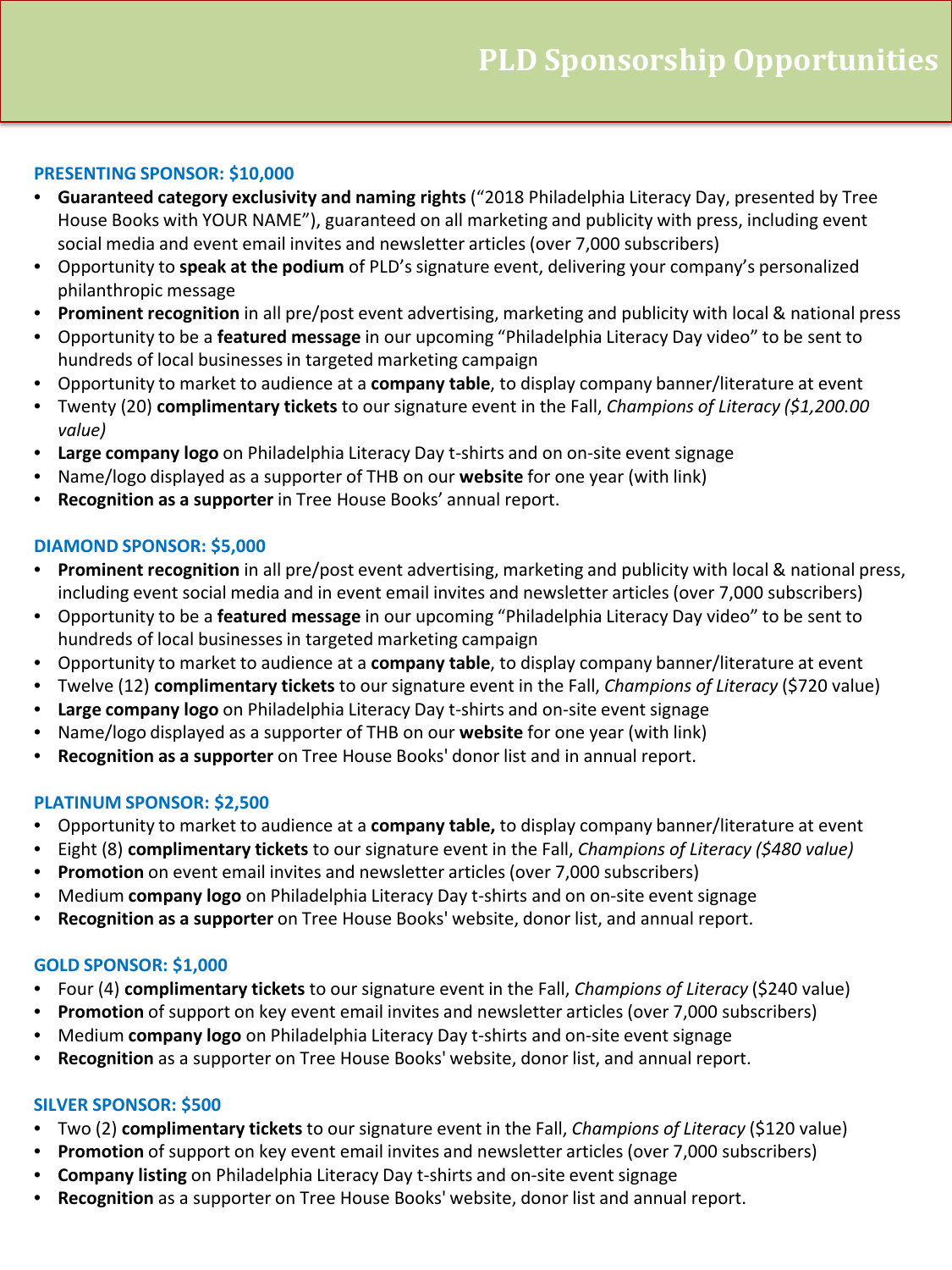1010 Printing Backe Foundation Ballinger Connect Me Voice Drew Egmont, Realtor East River Bank Economy League of Greater Philadelphia Edelman Wealth Management Elfant Wissahickon Realtors Equinox FFG Private Business Client Group FXD Hollister Creative Home Source Mortgage Company Independence Beer Garden Independence Media Keller Williams Blue Bell LAMATEK, Inc. Mum Mum Cards NRG Energy Pamela Starfield Penn Liberty Bank Penn Medicine Pravda Vodka Premier Brokerage Services

Quirk Books Read by 4th Running Press Saxbys Coffee Schell Group Slice Communications Soho Press Spells Writing Lab Starfield & Smith Attorneys at Law Stephano Slack LLC Susquehanna Bank Temple University Templetown Realty The Goldenberg Group The Schell Group at Merrill Lynch The Siegfried Group Toshiba Business Solutions Tuttleman Family Foundation Vie Consulting Whyy Window Nation Words at Play WSFS Bank Yards Brewing Company